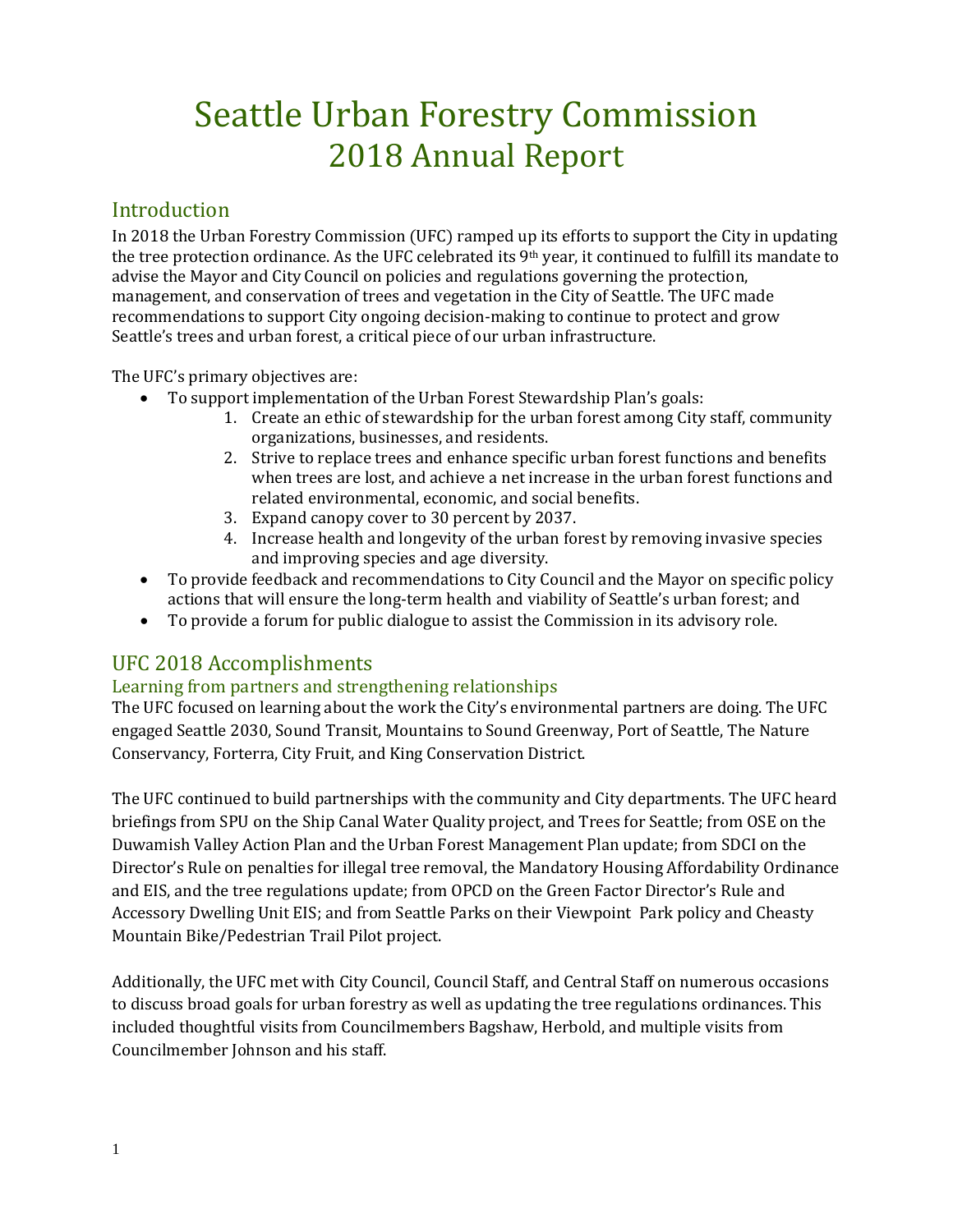Community members visited with the UFC to talk about Lawton Park, the latest findings on Moss as a tool to measure pollution, the community's plans for Battery Street once the tunnel closes, Othello Square project, and efforts for an integrated mapping tool to be piloted at Discovery Park.

## UFC Recommendations:

The UFC issued the following letters of recommendation:

Tree regulations update: The UFC has provided numerous recommendations and has written position papers on this issue over the years. The effort to update our tree regulations has been quite overdue and under Councilmember Johnson's leadership and his Tree for All initiative, the update is finally underway. The UFC issued six letters of recommendation about the tree regulation update:

- [April 11 recommendation:](http://www.seattle.gov/Documents/Departments/UrbanForestryCommission/FinalIssuedDocuments/Recommendations/ADOPTEDTreeRegsLetter041118Corrected.pdf) The UFC stressed the importance to finding ways to allow for flexible management of trees by property owners, while protecting trees and accomplishing the City's urban forestry goals. The UFC recommendations included: keeping protection of groves and exceptional trees; reinstating a policy of no-net-loss of tree canopy by exploring incentives for tree retention and deterrents for tree removal; establishing a fee-in-lieu program for tree replacement, maintenance, and tree protection enforcement; establishing a tree removal permit system to track and monitor tree loss and replacement; requiring canopy impact assessments for development sites; establishing a tree service provider registration/certification to cover all tree work done in Seattle; including environmental equity considerations; removing the exception from the tree protection code for small-lot single-family zones.; establishing financial guarantees to ensure tree survival; and including requirements to follow industry standards and best management practices for tree selection and care.
- [May 9 Trees for All proposal recommendation:](http://www.seattle.gov/Documents/Departments/UrbanForestryCommission/FinalIssuedDocuments/Recommendations/ADOPTEDCMJohnsonTreesforAll050918.pdf)<br>- June 6 Comments to the May 11 Council Centra
- [June 6 Comments to the May 11 Council Central Staff Memorandum:](http://www.seattle.gov/Documents/Departments/UrbanForestryCommission/FinalIssuedDocuments/Recommendations/ADOPTEDTreeRegsPLUZComm060618.pdf)
- <u>[July 11 letter on Enforcement of SMC 25.11.090 –](http://www.seattle.gov/Documents/Departments/UrbanForestryCommission/FinalIssuedDocuments/Recommendations/AdoptedTreeRegsEnforcement071118.pdf) Tree Replacement and Site Restoration</u>:<br>- August 31 comments to draft tree regulation undate ORD D7 and the August 16 Council
- [August 31 comments to draft tree regulation update ORD D7 and the August 16 Council](http://www.seattle.gov/Documents/Departments/UrbanForestryCommission/FinalIssuedDocuments/Recommendations/ADOPTEDLetterTreeOrd083118.pdf)  [Central Staff Memo:](http://www.seattle.gov/Documents/Departments/UrbanForestryCommission/FinalIssuedDocuments/Recommendations/ADOPTEDLetterTreeOrd083118.pdf)
- [October 10 letter on adequately resourcing an updated proposed tree ordinance:](http://www.seattle.gov/Documents/Departments/UrbanForestryCommission/FinalIssuedDocuments/Recommendations/ADOPTED-UFCTreeOrdBudget101018.pdf)
- [November 14 response to policy questions](http://www.seattle.gov/Documents/Departments/UrbanForestryCommission/FinalIssuedDocuments/Recommendations/ADOPTEDTreeOrdLetter111418.pdf) asked in the September 14 Council Central Staff [memo:](http://www.seattle.gov/Documents/Departments/UrbanForestryCommission/2018/2018docs/CentralStaffMemo091418TreeRegsPolicyQs.pdf)

SDCI's Draft Director's Rule 21-2017 on Calculating Tree Valuations and Civil Penalties for Tree Protection Code Violations: The UFC recommended adopting a simpler tree valuation and penalty calculation and stressed the importance of creating a comprehensive permit system for tree removal and a tree worker registry to better support Seattle's urban forestry goals.

Letter to Mr. Bruce Stotler: the UFC thanked Mr. Stotler for his decision to sell his property to the City of Seattle so it can eventually be added to Schmitz Park.

SPU's Ship Canal Water Quality Program and 3rd Avenue Water Main project: The UFC provided comments and recommendations for the planting plan for the projects and recommended: using trees that mature with larger canopies while providing clearance to vehicles and utilities; providing greater diversity of tree species; ensuring that understory plants are appropriate for site conditions including durability, low-maintenance, and provide habitat, and increasing the number of native plants at some of the planting sites. The UFC provided specific tree species recommendations.

Accessory Dwelling Units (ADU) Draft EIS: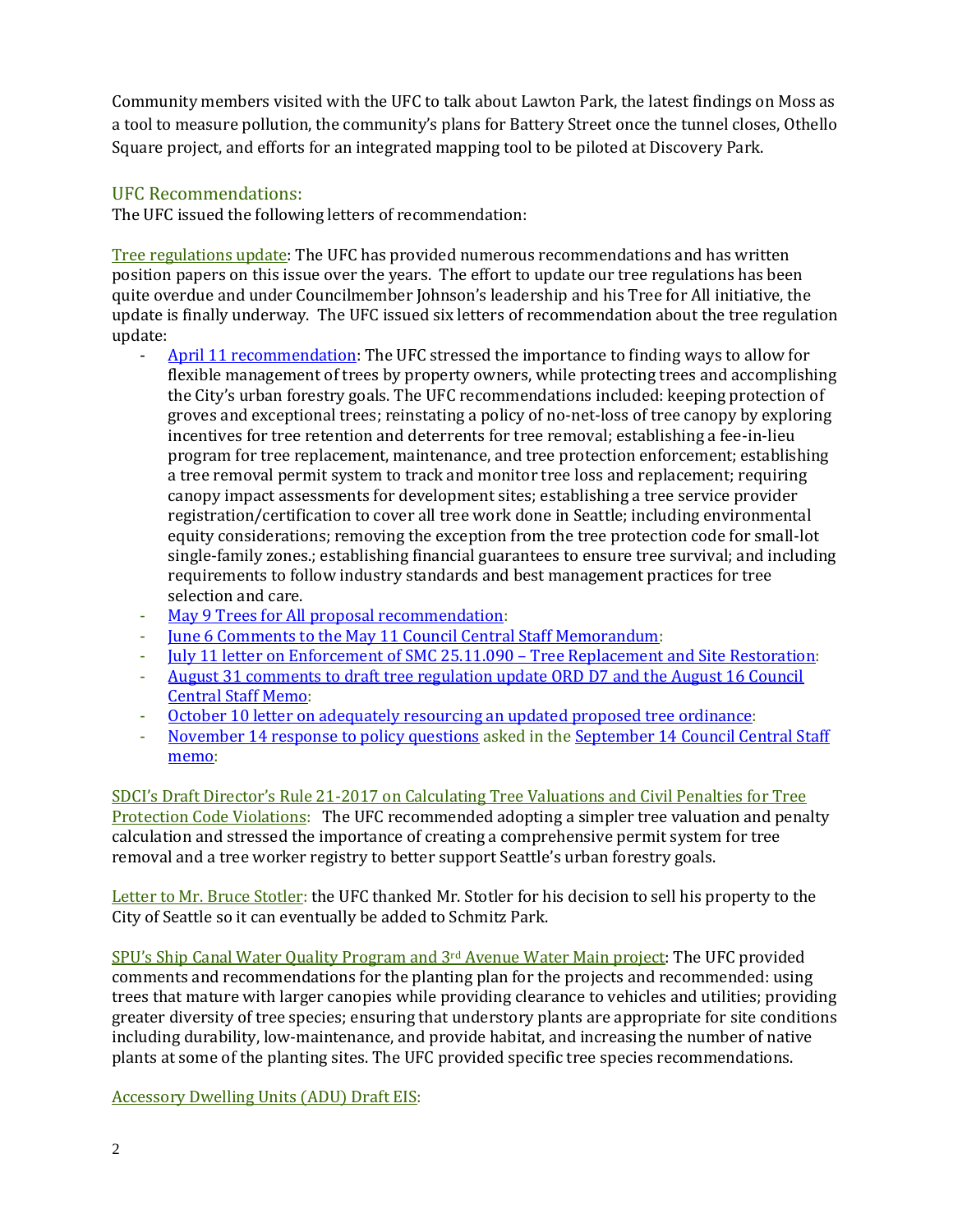The UFC expressed disagreement with the ADU-Draft EIS determination of no significant unavoidable adverse impacts to the tree canopy reduction for the following reasons: 1. The ADU-Draft EIS underestimated tree canopy reduction from ADU policy, and 2. Stronger mitigation measures are needed to abate the biological, visual, and health impacts that the proposed zoning changes outlined in the ADU-Draft EIS are projected to have on the urban forest and tree canopy. Given the number of proposed cumulative impacts to tree canopy resulting from code changes related to development currently underway, the UFC recommended including stronger, more binding requirements to promote and improve tree coverage when ADUs are constructed.

#### Proposed Mandatory Housing Affordability (MHA) Ordinance:

The UFC expressed concern that the proposed changes to Green Factor multipliers, as they relate to existing tree retention and tree planting, do not go far enough to promote the retention of the City's existing tree canopy or to increase tree canopy in the areas affected by the ordinance. The UFC recommended establishing a hierarchy within the multipliers to further encourage planting of medium/large trees and preservation of existing trees.

In order to mitigate for tree loss (especially conifers) in single family zones due to development the UFC recommended focusing on the tree species and size at maturity (or in 10 years) to determine tree planting requirements for a site to encourage evergreens and the largest canopy tree as appropriate for the site's constraints, and increasing the points for medium/large trees and for preservation of trees at least six inches in diameter.

#### Green Factor Director's Rule update:

The UFC provided technical input to the draft Director's Rule sections about minimum soil volumes, irrigation, and structural soil systems. The UFC also recommended finding ways to change the perception of trees being a disposable, short-term piece of landscape and assigning the highest valuation to preservation of high-value trees such as mature conifers with smaller trees receiving lower values as part of the Green Factor worksheet. (NOTE: TEXT MIGHT CHANGE AFTER THE UFC ADOPTS THE LETTER ON 12/12/18)

#### Urban Forestry Commission/Urban Forest Inter-departmental Team Annual Meeting

The Commission and the Urban Forest Inter-departmental Team had their  $8<sup>th</sup>$  annual meeting at Camp Long. The facilitated meeting focused on strengthening the partnership between the Urban Forestry Commission and the Urban Forest Interdepartmental Team in order to accomplish the goals of the Urban Forest Stewardship Plan (UFSP) and exploring opportunities for including public health as a component of the Urban Forest Management plan update.

#### Commission Membership

The Commission expanded its membership to include Environmental Justice, Public Health and Community/Neighborhood representatives. Seven new members joined the Urban Forestry Commission in 2018:

- ∗ Sandra Whiting (Position#2 –Urban Ecologist)
- ∗ Stuart Niven (Position #5 Arborist)
- ∗ Michael Walton (Position #6 Landscape Architect)
- ∗ Bonnie Lei (Position #10 Get Engaged member)
- ∗ Whitman Bouton (Position #11 Environmental Justice)
- ∗ Jessica Jones (Position #12– Public Health), and
- ∗ Shari Selch (Position #13 Community/Neighborhood representative)